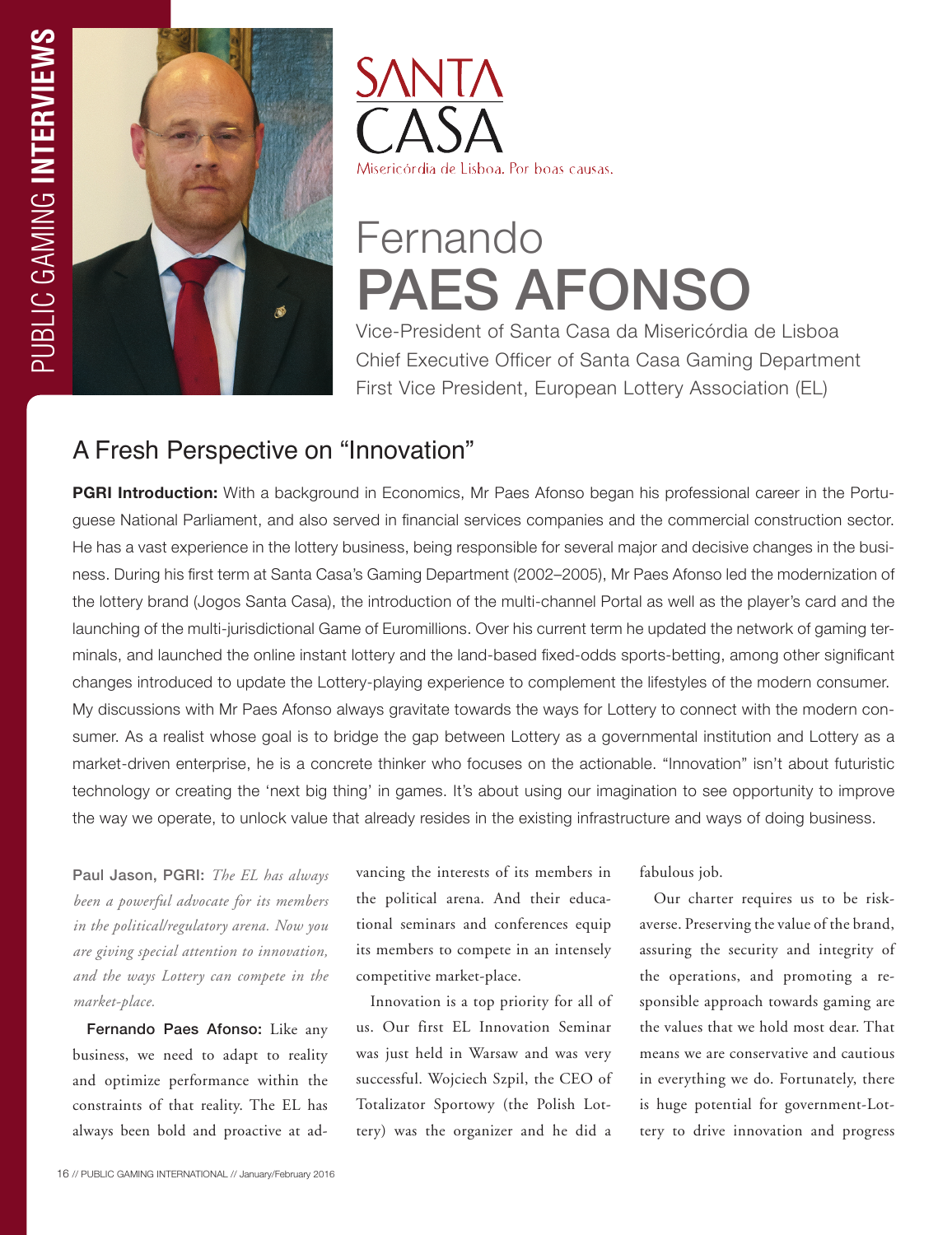and we are setting an ambitious pace to meet the needs of the modern consumer. Lottery should feel good about how it fulfills the expectations of its variety of stakeholders. And we are excited about the opportunities to continually improve and further increase the value we deliver to the players and our stakeholders. That is our goal now—to create the platform and set the standards for operational excellence while also driving innovation and progress.

Government-Lottery operates in a very special place. We must compete for the business, as we are disputing a share of the consumer's leisure expenditures, in a market-driven system. And yet, we are bound by obligations to a standard that is higher than anyone else's. That is as it should be, as long as others in the gamesof-chance industry raise their standards so that the overall level of security, integrity, responsible gaming, and all other measures to protect the interests of the consumer are always improving.

Much of what we are doing is still at the early stages. The EL president, Hansjörg Höltkemeier, is setting the agenda and we are all working together to chart the course for the EL to optimize its support for its membership of European Lotteries to build successful and sustainable businesses.

# *Your focus on innovation is more on the logistics, distribution, and operational sides of the business. And Retail in particular. Less about technology and new products.*

F. Paes Afonso: Innovation is so often associated with technology and creative game development. Let me give you an example about how a focus on process delivered a tremendous benefit to the government and the consumers of Portugal, as well as to Santa Casa Games Department and its beneficiary Santa Casa

da Misericórdia. We saw that there were two issues, seemingly unrelated. One, we would like to have our players register to play and be assigned a player card. But we wanted to make it as easy for the consumer as possible. We didn't want to impose a process that would potentially discourage player-ship, right? The other issue is that the government has a hard time collecting sales taxes from businesses. Some businesses would give the consumer a small consideration to entice them to pay in cash, waive the requirement for a receipt, and then not report the sale to the government, and in that way avoid paying the tax on the sale. Of course, this is not an uncommon problem for governments everywhere. We recognized an opportunity to both help the government solve this problem and make it easy for the consumer to register with the Lottery.

In Portugal, everyone has a "fiscal number" that is used in any transaction. When I go to a restaurant and pay for the lunch, the receipt has my fiscal number, only if I want. We proposed to the government to organize a weekly draw game based on all receipts transmitted electronically from the sellers to the treasury administration with the fiscal number of the buyers. A high standard car is the weekly prize. The only thing one has to do to become eligible for the draw is to ask the receipt of a purchase with the respective fiscal number. They do not have to enter in personal information of any kind because the government already has that on file. Their personal information is associated with their unique fiscal number. In order to be sure that my receipts are considered for the draw, the only thing I have to do is to enter my personnel fiscal e-account. If one receipt is not there I can up-load it. This causes the consumer to request a receipt for all of their consumer purchases so they can enter it into the draw game. The receipt identifies the merchant and the sales amount. The merchant now must report the sales properly because the government auditors are able to connect the receipt numbers entered into the draw game with the sales that the merchant has made. That in turn causes the merchants to comply with the law that requires them to report the sales and pay taxes on those sales. The prize that is paid out to the winners of this draw game is a very, very small portion of the tax receipts that accrues to the government as a result of businesses now complying with the law to report their sales.

# *That's amazing. It also creates a fresh form of brand awareness for the Lottery. A whole new game, a new way for the consumer to play the Lottery.*

F. Paes Afonso: Exactly. Marketdriven solutions are always better than government fiat. The Lottery is a fun game. Let's figure out ways to use that fact to engage the consumer and drive behavior in ways that benefit everyone.

This draw game that uses the fiscal and receipt numbers was started in 2014. Now, it has become very automatic for Portuguese consumers to enter this weekly draw, entering the receipt numbers for a chance to win a prize. And restaurants, convenience stores, and consumer-facing merchants are reporting and paying their taxes properly. And we have a consumer who is registered and engaged in an interactive online relationship with the Lottery. Further, consumers are now much better informed about the resource that is their own personal fiscal number. This enables them to view their own fiscal history and data on all matters, not just Lottery. Now, most Portuguese know their fiscal number and password by heart.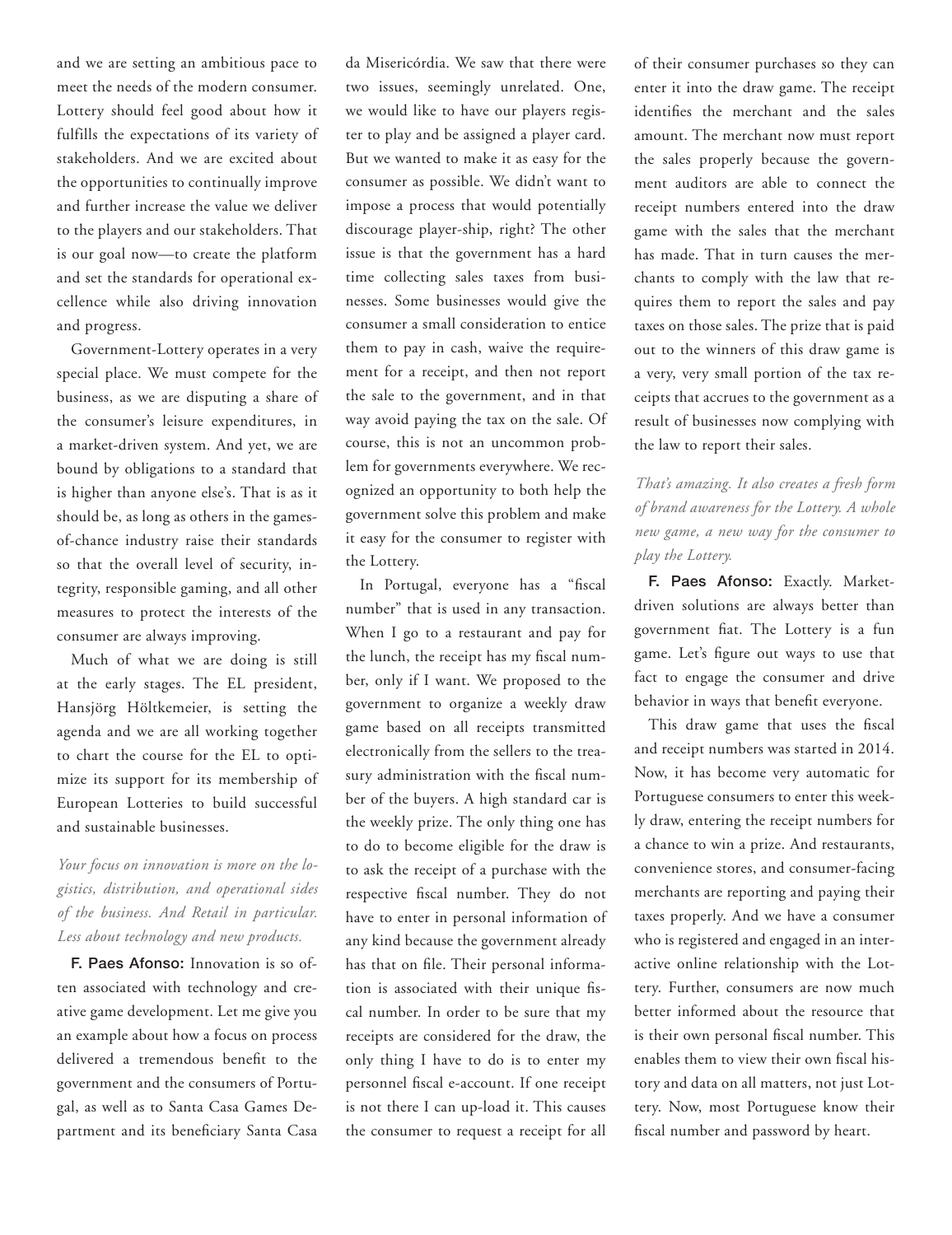*I wonder how many consumers even knew about this resource, that they could access their own personal government file in this way. The Lottery has performed a valuable service for helping the people acquire a better understanding of these resources which can help them manage their financial lives.* 

F. Paes Afonso: The technology has been there for a while, but it has been under-utilized. That's often the problem and it is also an opportunity. We can look at the process, the way we are doing things, and unlock the hidden capacity for the tools and infrastructure that already exists. That's innovation!

Now this system of using the fiscal number as a player identifier is being applied to sports-betting. Player identification is more important in sports-betting because it is a higher risk product than Lottery. Sports-betting is a much more fertile ground for criminality like manipulation of the outcomes and money laundering. It was decided that entering the fiscal number would be a requirement for sports-betting. But we marketed it as a tool to protect the safety of the player and the player's winnings. The ticket that is the receipt of the bet has the player's fiscal number on it. If it is lost or stolen, it cannot be redeemed by anyone else. In fact, it is in the record associated with the fiscal number who is the rightful owner of the prize. So, again we use marketdriven tools to modify human behavior, to appeal to consumers' own interests as the reasons why they should adopt the methods that we want them to adopt.

Anyone who plays online has always had to register. It is that way in Portugal as it is everywhere in the world. But now we have a way to entice the landbased players to enjoy the same benefits of registration as the online players. And everyone loves it because they see it as a benefit to them instead of a burdensome requirement imposed by us. Of course, it is a huge benefit to the Lottery too. It connects us to our entire land-based player-ship, turning them from anonymous consumers into a customer base that we communicate with on a regular basis. It is a responsible gaming as well as a marketing tool.

*It is so important for the industry to think about how to integrate Lottery into the lifestyles of the modern consumer. Instead of selling a product, you're connecting to the broader landscape of the consumers' everyday activities and concerns and aspirations.*

F. Paes Afonso: Here is another example of that. We know that most of Lottery's sales are at land-based Retail. That is still true for everyone, even the Scandinavian countries which have a larger proportion of online sales. We know that Lottery has a distinct competitive advantage at Retail. Lottery must compete in the online world with many other gamesof-chance offers which have higher prizepayouts than does Lottery. Lottery does not have that level of competition at Retail. So, we want the consumer to play the games at Retail, right? Of course we also want to provide the consumer with options and to maximize accessibility to Lottery in all the different channels of distribution. But most of our sales will continue to be at Retail and that is alright. In fact, it is a good thing.

Now, in Portugal, there is a concern that young people are spending too much time online. As a society, there is concern that we may get out of balance, that recreation in the form of online games and socialization in the form of texting and Facebook is consuming more and more time, perhaps too much time. I am not suggesting that video games and social media are bad or unhealthy in themselves, just that maybe we can have too much of a good thing. Television, for instance, is not bad or unhealthy, but too much television may not be a good.

We know that trying to dictate behavior is usually not very effective. So, we need to think like marketers and give people a reason to modify their behavior, something that benefits them personally. So we thought about how our mild climate and the Latin culture is naturally social. People just need a reason, even just an excuse, to leave the virtual world, get out of the house, and actually interact with real live human beings in the terrestrial world. Let's make the player the center of our focus and appeal to their wants and needs for real live social interaction.

Then we think about how our retailers have the same goal. They too want people to leave their computers, get out of the house, and visit their stores! The consumer is also at the center of their worldview. So let's collaborate together with our retail partners to accomplish the goal of giving the consumer more compelling reasons to come and play the Lottery at a retail store. And let's package this campaign to serve a socially valuable role of creating more balance in peoples' lives by replacing Virtual Socialization with real live Physical Socializing.

*Yet another great example of true innovation that is not technology-enabled but process-enabled, focusing on how the way that we interact with the existing environment can be changed for the better.*

F. Paes Afonso: I should emphasize that we are not technophobes. We just want to find better ways to leverage technology, especially existing technological infrastructures, to enhance the lives of consumers. For instance, integrating the digital world with land-based Retail is a technology-rich endeavor. And that is definitely part of our strategy. And us